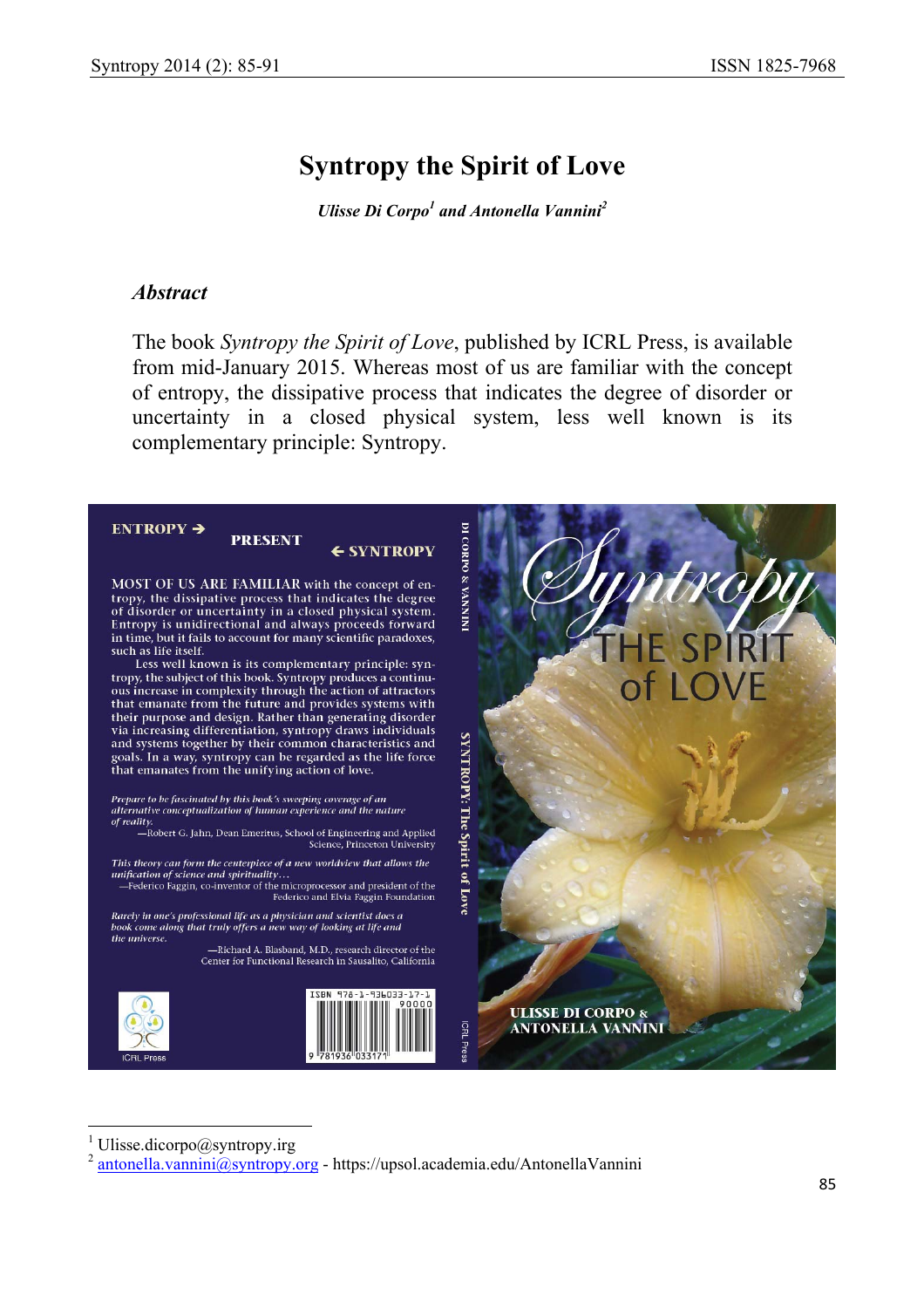### *Endorsements*

"*The ICRL Press takes great satisfaction in offering this provocative treatise by Ulisse Di Corpo and Antonella Vannini, fastidiously edited by Brenda Dunne, ICRL's Editor-in-Chief. The book presents, in a readily readable format, a rare review of the work of the celebrated Italian mathematician Luigi Fantappiè regarding the concept, interpretation, and implications of the complementary principle to physical entropy, which he named syntropy. Along the way, the authors skillfully touch on a blazing array of related issues, ranging from the Klein-Gordon relations of relativistic quantum mechanics and their advanced wave solutions, to issues in evolutionary theory. Presenting pertinent empirical data to support their thesis, they also discuss the relevance of syntropy to time and water, negentropy and information, determinism and free will, and a host of correlative matters rich in implications to be contemplated and explored. If you are now holding this remarkable book in hand, scan the Table of Contents and prepare to be fascinated by its sweeping coverage of an alternative conceptualization of human experience and the nature of reality.*"

—Robert G. Jahn, Dean Emeritus, School of Engineering and Applied Science, Princeton University

"*For many years now, Ulisse Di Corpo and Antonella Vannini have been furthering the revolutionary ideas of the Italian mathematician Luigi Fantappiè who in the 1940's coined the term syntropy to indicate order-producing influences propagating from the future into the present; a concept complementary to the disorder-producing entropic influences that propagate from the past into the present. Their message is getting crisper and more convincing, as they bring ever more evidence in support of this theory. They also show evidence that feelings, in particular love, may in fact be the form in which non-specific information from the future manifests into the present. These ideas bring a welcome sense of purpose and meaning into our worldview, absent if only the disorganizing entropy exists. This theory can form the centerpiece of a new worldview that allows the unification of science and spirituality into a new paradigm where our inner aspects, exemplified by our thoughts and feelings, can be unified with the physical aspects that alone are now granted reality by science.*"

— Federico Faggin, co-inventor of the microprocessor and president of the Federico and Elvia Faggin Foundation

"*Rarely in one's professional life as a physician and scientist does a book come along that truly offers a new way of looking at life and the universe. Such a book is that of Ulisse Di Corpo and Antonella Vannini on syntropy. A physical function in opposition to entropy has been sought for scientists for hundreds of years, especially for explaining the existence of life. Here, based on the original work of the mathematician, Luigi Fantappiè in the 1940s and recent experimental evidence on*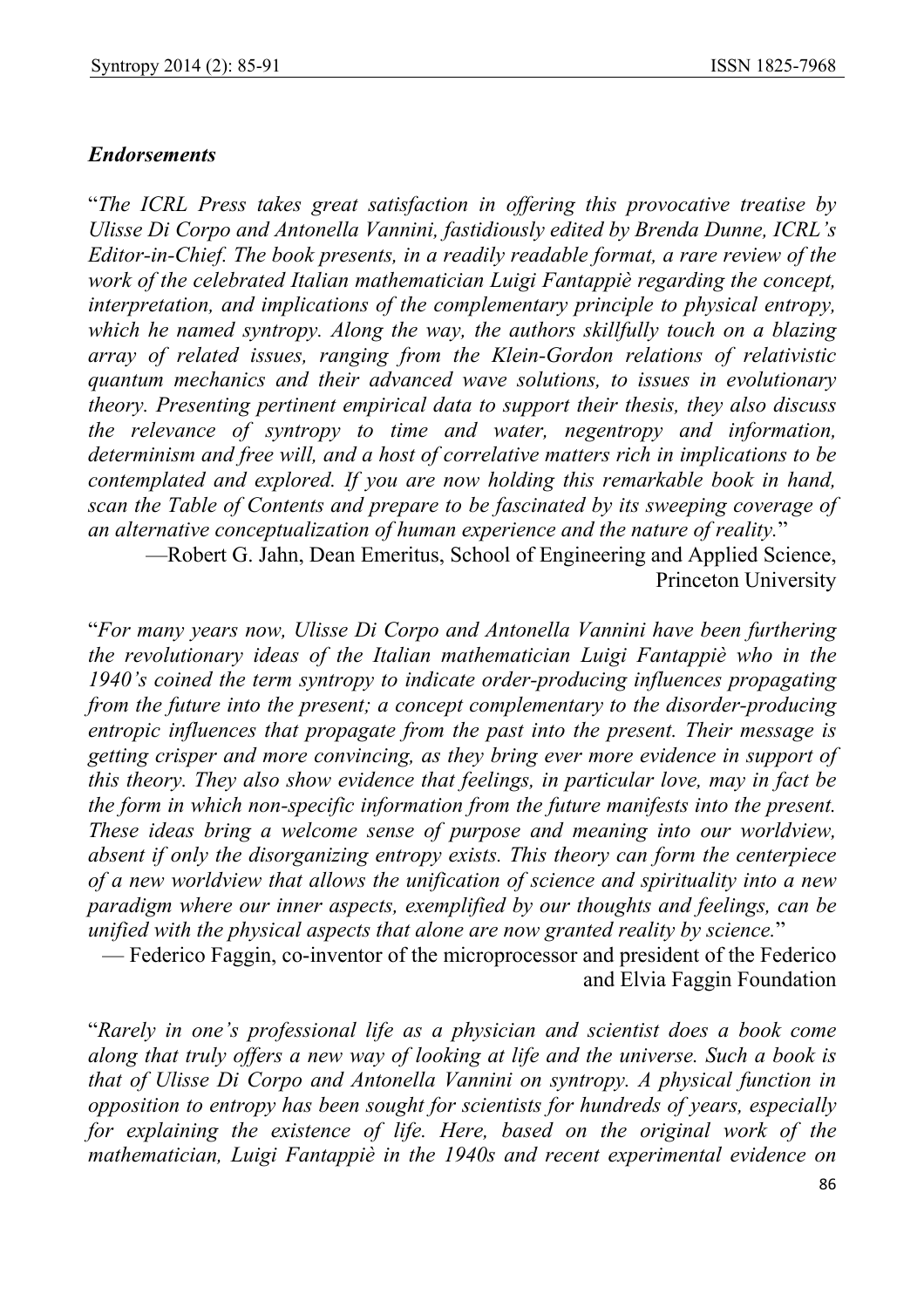*retrocausality we have a credible and well fleshed out presentation of the implications of such a function in the principle of syntropy. The authors are to be congratulated for their courage and dedication to science for this work.*"

—Richard A. Blasband, M.D., research director of the Center for Functional Research in Sausalito, California

"*While they continue to elucidate the rational fabric of the universe, few scientists these days give much thought to the meaning of their theories. But their left-brain world is far from being the whole story. Thus the authors of this book take an enormous stride by expanding science to connect our rational world to our emotional*  world—which, after all, is what really matters to us. Who would have thought that *there could be a science of love? And one just as precise and formally correct as the science most of us have been brought up with?*"

—Roger Taylor, PhD., independent researcher on subtle energy, and formerly Reader in Immunology, University of Bristol

# *Introduction to the book*

Most of us are familiar with the concept of entropy. Based on the second law of thermodynamics, it is a dissipative process that is a measure of the amount of thermal energy in a physical system that cannot be used to do work, and indicates the degree of disorder or uncertainty in that system. For example, it predicts that when heat flows from a region of high temperature to a region of low temperature the hot region becomes cooler and the cold region becomes warmer over time. This process occurs spontaneously without the need for any extra external energy. When it occurs we say that the entropy of the system has increased. The entropy of an isolated system always increases as it loses information and becomes less ordered. Expressions such as "you can't unscramble an egg" or "you can't take the cream out of the coffee" indicate the irreversibility of such processes.

Entropy is unidirectional and always proceeds forward in time. It explains the activity of many physical phenomena but fails to account for many others where order appears to increase spontaneously, where complexity develops from simple systems, or where disordered atoms form molecules. One can find such examples in ecological systems, certain characteristics of water, quantum entanglement and nonlocality, retrocausality, healing, evolution, and life itself.

In 1942 Luigi Fantappiè proposed a law symmetric with entropy, which he named syntropy. Syntropy produces a continuous increase in complexity through the action of "attractors" that emanate from the future and provide systems with their purpose and design. Rather than generating disorder via increasing differentiation, syntropy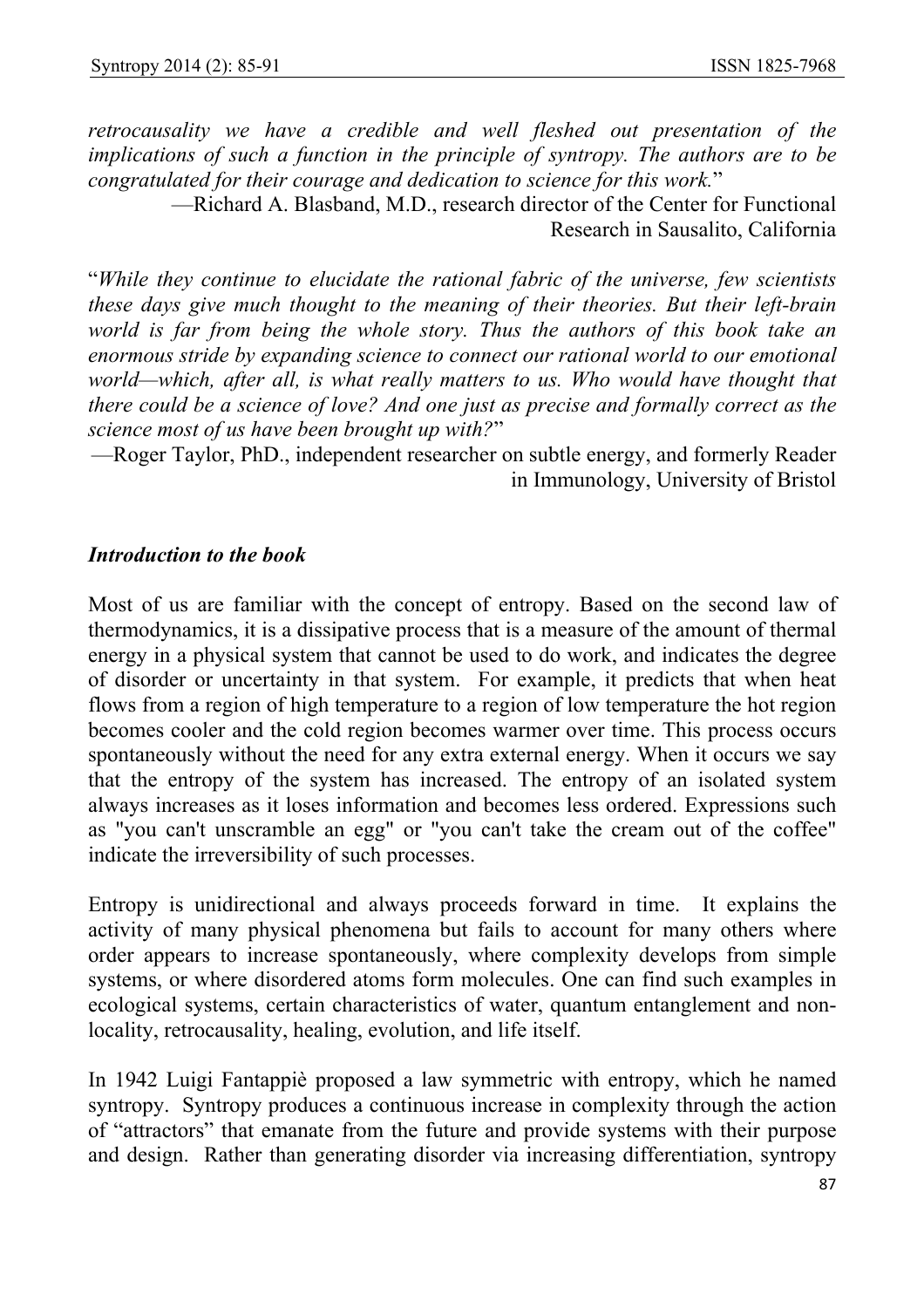draws individuals and systems together based on their similarities. In a certain sense, syntropy can be regarded as the action of love, which Louis de Broglie described as "*that force which directs all of our delights and all of our pursuits. Indissolubly linked with thought and action, love is their common mainspring and, hence, their common bond.*" 3

### **Concluding observations**

The implications of the extension of science to include the negative energy solution was described by Fantappiè in the following letter to a friend:

*"In the days just before Christmas 1941, as a consequence of conversations with two colleagues, a physicist and a biologist, I was suddenly projected into a new panorama, which radically changed the vision of science and of the Universe which I had inherited from my teachers, and which I had always considered the strong and certain ground on which to base my scientific investigations. Suddenly I saw the possibility of interpreting a wide range of solutions (the anticipated potentials) of the wave equation which can be considered the fundamental law of the Universe. These solutions had been always rejected as impossible, but suddenly they appeared possible, and they explained a new category of phenomena which I later named syntropic, totally different from the entropic ones, of the mechanical, physical and chemical laws, which obey only the principle of classical causation and the law of entropy. Syntropic phenomena, which are instead represented by those strange solutions of the anticipated potentials, should obey the two opposite principles of finality (moved by a final cause placed in the future, and not by a cause which is placed in the past) and differentiation, and also be non-causable in a laboratory. This last characteristic explains why this type of phenomena has never been reproduced in a laboratory, and its finalistic properties justified the refusal among scientists, who accepted without any doubt the assumption that finalism is a "metaphysical" principle, outside Science and Nature. This assumption obstructed the way to a calm investigation of the real existence of this second type of phenomena; an investigation which I accepted to carry out, even though I felt as if I were falling into an abyss, with incredible consequences and conclusions. It suddenly seemed as if the sky were falling apart, or at least the certainties on which mechanical science had based its assumptions. It appeared to me clear that these* 

 $\overline{\phantom{a}}$ 3 L. de Broglie, "The Role of the Engineer in the Age of Science." In *New Perspectives in Physics* (1962), trans. AJ. Pomerans. NY: Basic Books, p.213.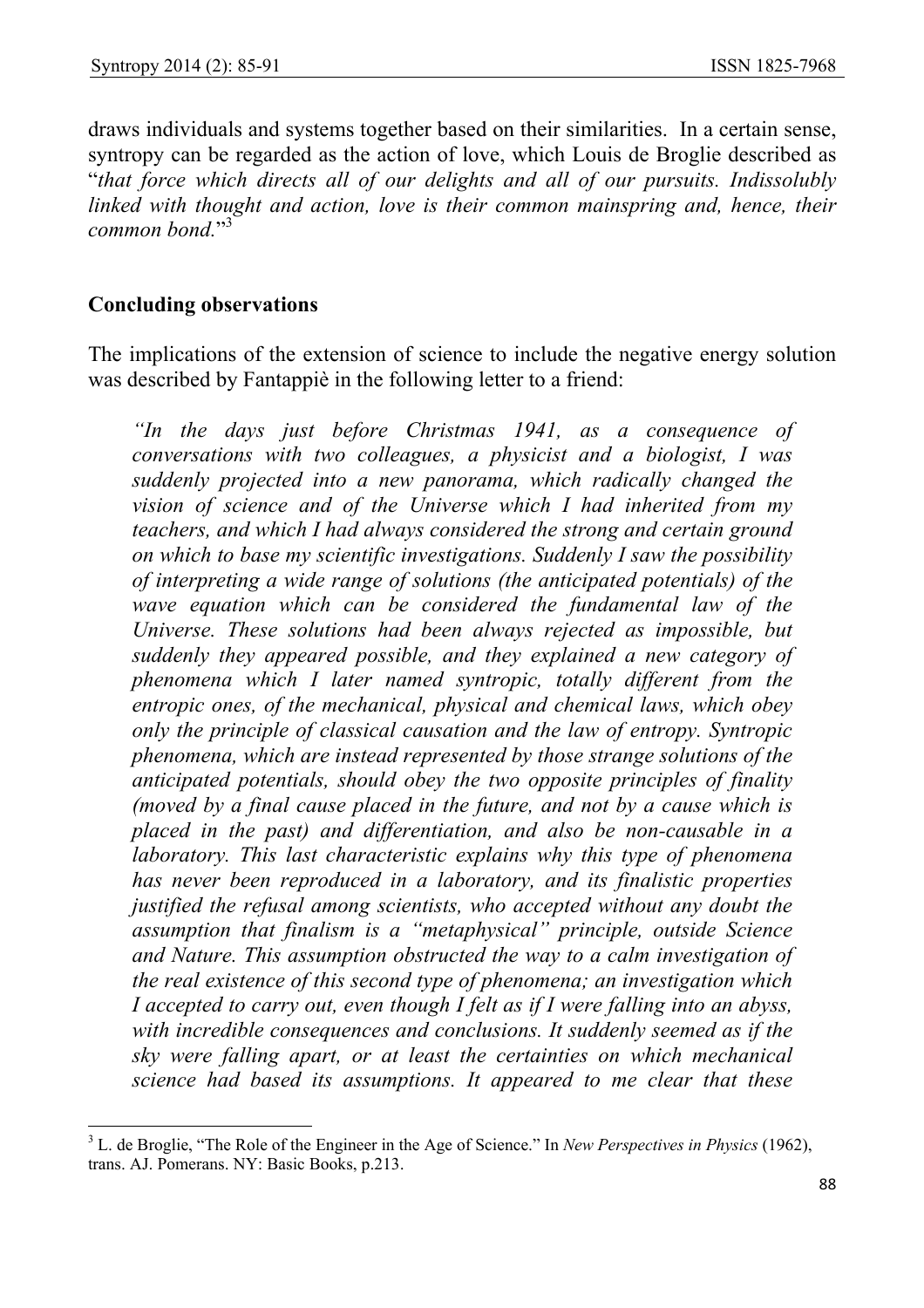$\overline{\phantom{a}}$ 

*syntropic, finalistic phenomena which lead to differentiation and could not be reproduced in a laboratory, were real, and existed in nature, as I could recognize them in the living systems. The properties of this new law, opened consequences which were just incredible and which could deeply change the biological, medical, psychological, and social sciences."* 

The introduction of advanced waves in physics would be primarily theoretical, but in the life sciences such as biology, medicine, psychology, or sociology it would carry important pragmatic implications. These disciplines now approach pathologies, illnesses, and social crises in a causal mechanistic way, which leads, in an increasingly alarming fashion, to incorrect diagnoses, inefficiency, and increased costs.

Social and cultural milestones are marked by counter-intuitive discoveries. For example, it was once intuitive to believe the Earth flat and that the Sun revolved around the Earth. Today it is intuitive to imagine that time flows from the past to the future, but counter-intuitive to imagine that past, present and future coexist. In the paper "*A novel interpretation of the Klein-Gordon equation,*" K. B. Wharton concludes that:

*"It is obvious that quantum mechanics is counter-intuitive, but it must be counter-intuitive for a reason – some human intuition that fundamentally contradicts some physical principle. One example of this would be the wellknown conflict between our direct experience of time and the more symmetric treatment of time in fundamental physics. If the counter-intuitive aspects of quantum mechanics could be explained via classical fields symmetrically constrained by both past and future events, then it would be a mistake to reject such a solution based solely on our time-asymmetric intuitions."*<sup>4</sup>

The change that is emerging on the horizon involves the paradigmatic shift from the mechanistic vision to the new supercausal and syntropic vision which requires the counter-intuitive fact that time flows differently from how we perceive it in our conscious everyday experience.

While dealing with mechanistic and simple systems, the cause and effect approach is adequate. But in dealing with complex living systems retrocausal forces take a prominence, as quantum forces enter into the equation of life. In human life, and in

<sup>4</sup> Wharton, K.B. (2009). "A novel interpretation of the Klein-Gordon equation*."* Foundation of Physics, 2009, 40(3): 313-332.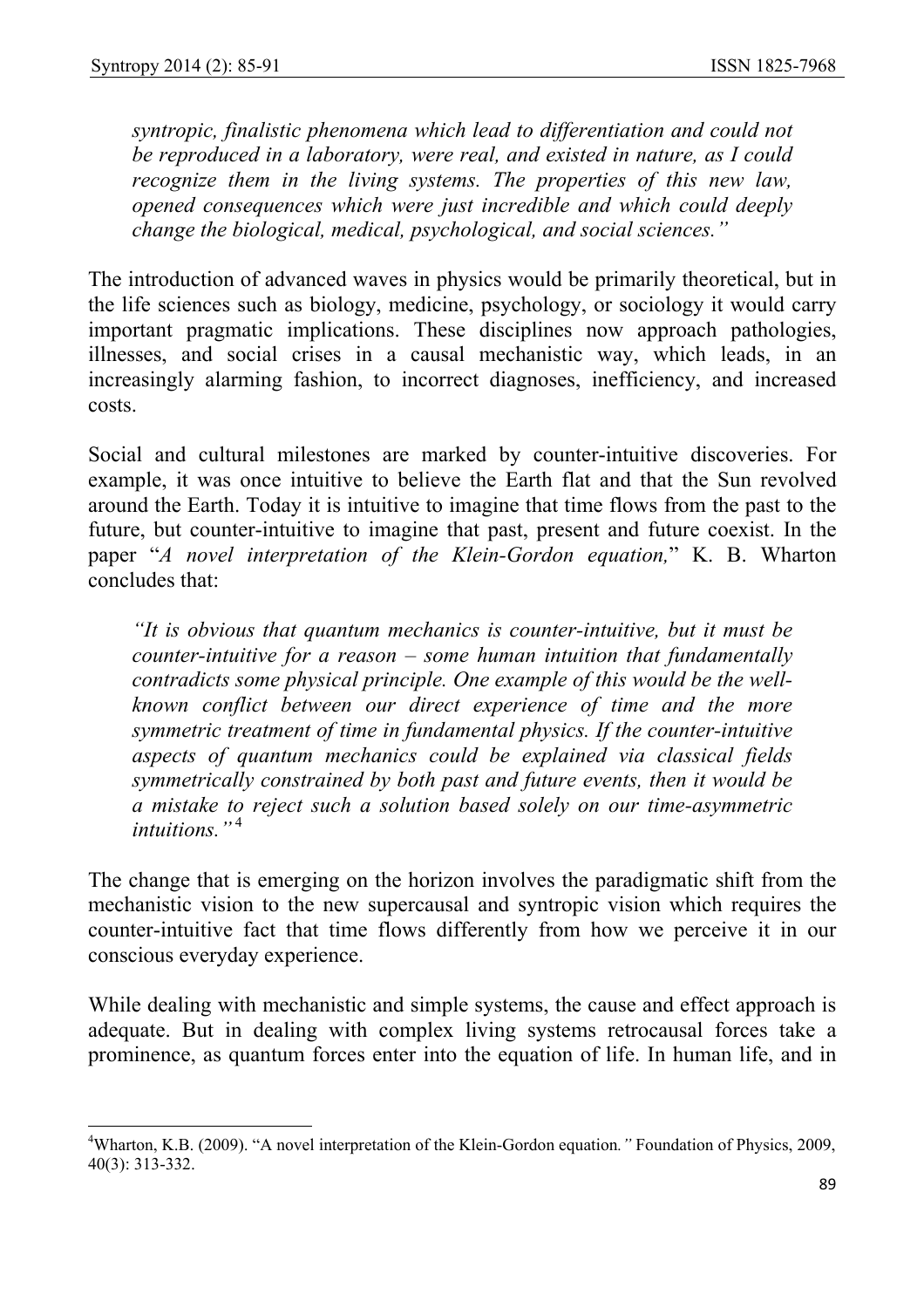all living and self-organizing systems, both causal and retrocausal forces continuously interact.

Although much of this book has focused on the logical and pragmatic implications of the entropy/syntropy theory, perhaps the most profound aspect of it is that it introduces *love* into the realm of modern science. Syntropy, like love, has the power to transform and unite the disparate elements in our lives. As the organizing principle of creation, evolution, and life itself, love deserves a primary role in our world view.<sup>5</sup> Nobody has expressed this recognition better than Pierre Teilhard de Chardin, when he predicted that

*"Someday, after we have mastered the winds, the waves, the tides and gravity, we shall harness for God the energies of love. Then for the second time in the history of the world, man will have discovered fire."*<sup>6</sup>

# **TABLE OF CONTENTS**

Introduction Luigi Fantappiè and the Concept of Syntropy Time and Water An Extension of Thermodynamics Negentropy, Syntropy and Information Experimental Evidence Determinism and Free Will The Unconscious Mind and the Autonomic Nervous System Superconscious Mind and the Attractor Mind/Matter Interaction Heart or Brain? Love or Instinct? The Heart-Brain Axis Vital Needs The Theorem of Love The Mystery of Life The Limits of Evolutionary Theory Attractors

 5 Di Corpo, U. (1996). *Syntropy: the Theorem of Love, Kindle Editions.*

<sup>6</sup> P. Teilhard de Chardin, *On Love*. NY: Harper & Row (1967), pp. 33-34. (From P. Teilhard de Chardin,

<sup>&</sup>quot;The Evolution of Chastity.")